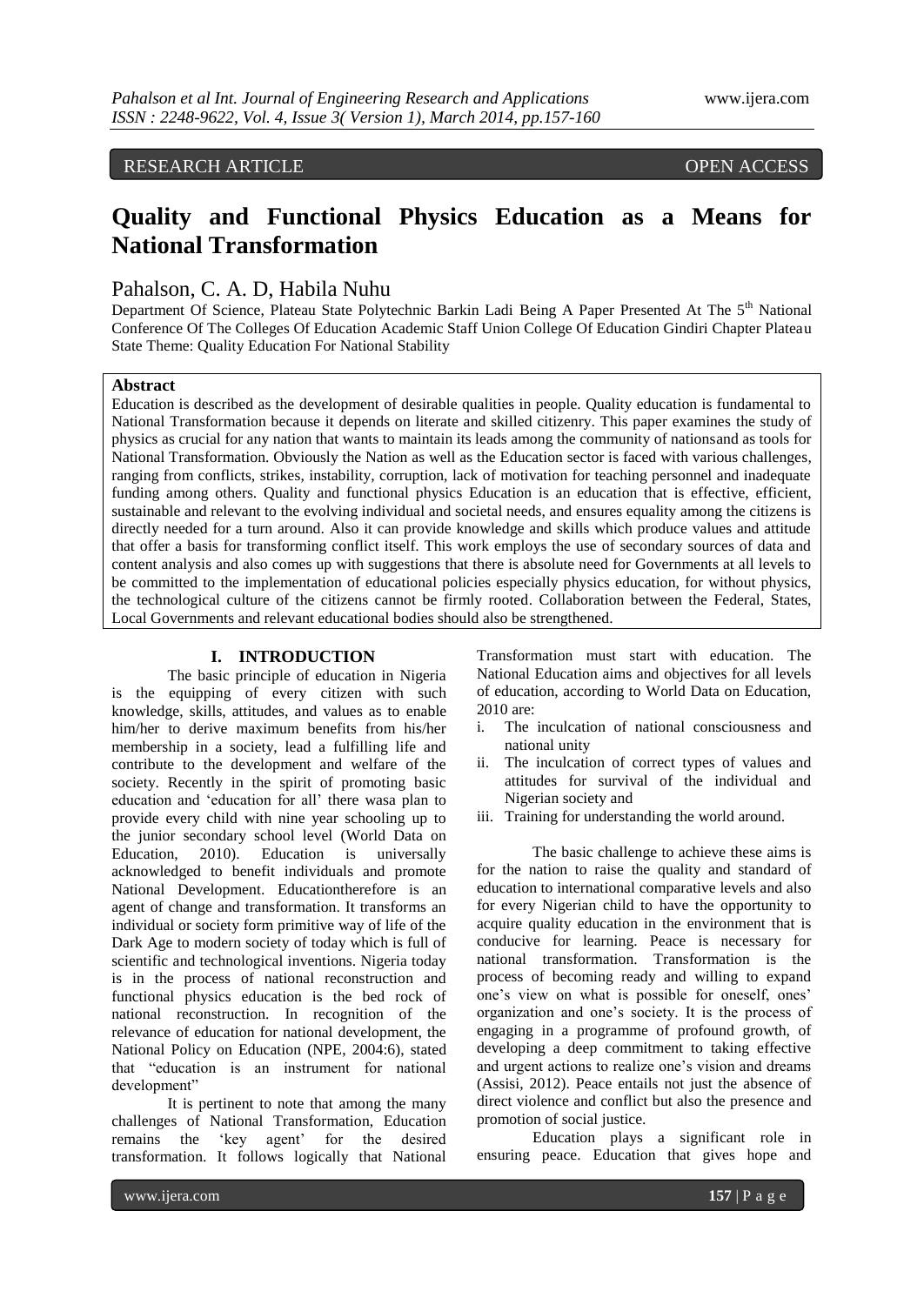possibilities for the future through an improved quality of life is essential to building and maintaining peace. Also the provision of such will entail fewer opportunities and motivations to engage in conflict hence a transformed nation. In order to achieve the laudable national transformation, a functional science and physics education in particular must be put in place. This is because functional physics education would produce advanced scientific technological and cultural humanistic knowledge on the bases of which Nigeria would be transformed into a timely human society that satisfies adequately the material, moral, social and cultural means of her people.

Kofi Anan the UN Secretary General has been quick to point out the ongoing tragedies throughout the developing world that are directly tied to disease, poverty and the degradation of the environment. He is also quick to point out that, the lack of access to physics education and other sciences as well as technology is attributed to many of these problems.

The study of physics is crucial for any nation that wants to maintain its leads among the community of nations. In fact, the technological potentials of any nation could be more accurately gauged by the quality of its physics education, for without physics, the technological culture of her citizens cannot be firmly rooted (Ogunleye, 2001). The role of physics education in our modern world, is more important than in any other time in history.

### **II. CONCEPTUAL CLARIFICATIONS**

Quality Education: Barnett, (2006) describes education as the "development of desirable qualities in people". Of course there is no agreement about the end of 'desirable qualities'. The guiding principle of education in Nigeria according to (World Data on Education, 2010), is the equipping of the every citizen with knowledge, skills, attitudes and values as to enable him/her derive maximum benefits from his/her membership in society, lead a fulfilling life and contribute to the development and welfare of the community.

The concept of 'quality' in education is elusive and frequently used but never defined as argued by Sayed, (1997); he highlights what he calls the value bases of any framework for education quality. Drawing from Bunting"s (1993) work, he declares that quality in education does have a common bottom line and that is defined by the goals and values which underpin essentially human activities. The basic understanding here is not to reduce education to a technical activity that s static and unaffected by contextual and contingent circumstances.

There are two dominant views within quality discourse which are:

- The economist view. which views education as using quantitative measurement outputs as a measure of quality, example: enrolment ratio and retention rates, rates of return of investment on education in terms of earning and cognitive achievement as measured in National or International tests.
- The other view is the progressive /humanist tradition which tends to place more emphasis on the educational process. Different authors have given recurrent references to various components of educational quality that can be taken to form useful analytical framework for the concept. These components are identified as:

Effectiveness: This refers to the degree to which the objectives of education system are being achieved (Hawes and Stephens 1990). It is conventional to distinguish between internal and external effectiveness. External effectiveness refers to the degree to which educational system meets the needs of the people in the society asa whole. Internal effectiveness is most properly applied to the functioning of institutions and appears primarily in the vast literature on school. A broader consideration of effectiveness will include considerations of personal fulfillment at the level of the individual and issues such as social cohesion, participation human rights with respect to Nation States (Chitty, 2002 *&* Delamonica, 2004) in (Barnett 2006).

**Efficiency:** This refers to the ratio of outputs to inputs. That is efficiency measures the extent to which we make best use of inputs to achieve our educational goals. The inputsmay be measured in monetary terms or in non-monetary terms. There is external efficiency of system which is the ratio of monetary outputs to monetary inputs and appears in the well-known calculation of the personal and social rates of return to education (World Bank. 1990) in (Barnett, 2006). Technical efficiency on the other band refers to the organization of available resources in such a way that maximum feasible output is produced and operates with non-monetary measures such as number of teachers, examination results, classroom facilities etc (Windham, 1988 in Barnett, 2006). To point out the notion of quality more boldly is to adopt the position that "the most you can gel is what you pay for'.

**Relevance:** The concept of relevance of education takes us to the central question of the purpose of education, the relationship between education and development. The purpose of education is for individuals so be able to achieve knowledge, skills,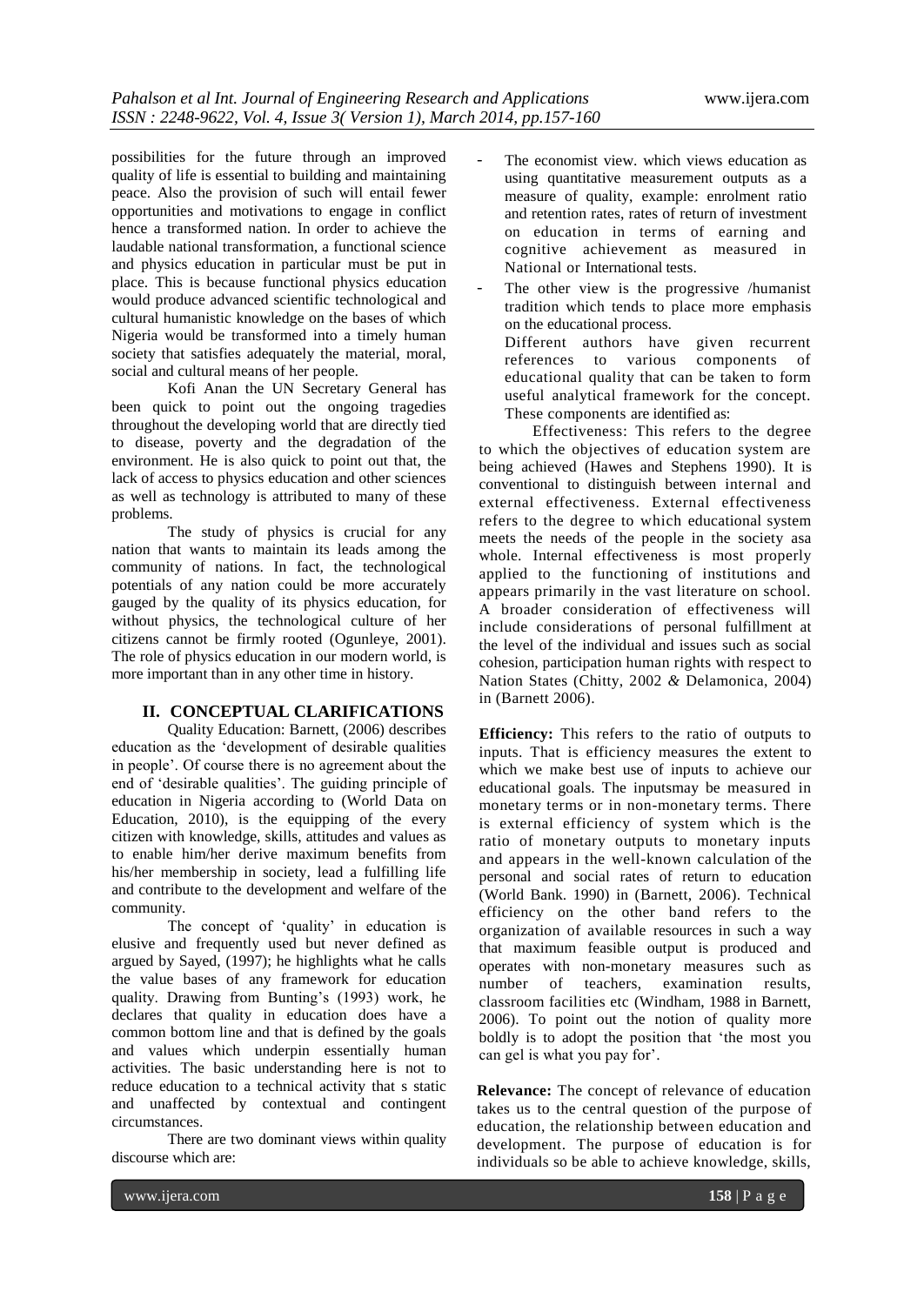values and attitudes and be able to translate it into benefit, leading to afulfilled life and contribute to the welfare their community.

**Sustainability:** Quality education emerges in the context of the obligation to establish and to sustain the condition for each and every individual irrespective of gender, ethnicity, race or regional location, to achieve valued outcomes. A suggested aim for quality education is given as "building human capacity not only for employability, but for broader lifelong learning as well as for adaptive for coping and adapting to livelihood strategies in a fast moving and complicated world'.

**National Transformation:** This refers to a change from one situation to a better one, a total departure from the old order to a new one. It is deliberate and requires action. It cantake place when people"s values undergo orientation in terms of their beliefs.

## **III. CURRENT PROBLEMS AND CHALLENGES OF PHYSICS EDUCATION IN NIGERIA**

One big challenge in our nation is the issue of violence, unrest and armed conflict. A major causal factor asidentified in this paper is the lack of quality education and other factors as outlined lined by Gates, (2002) which include the following: poverty, lack of economic opportunities and low level of economic development, previous history of conflicts, dominance of one ethnic community over another and political instability. Other factors are insecurity, inequality, private incentive and perceptions.

The current problems of education in Nigeria can be summarized as follows:

- The issue of responsibility and control of the society's education, conflict between the Federal,States and Local Governments (Castle. 1972).
- The prevalence of multiple systems of education in Nigeria
- Corruption in government and the education sector
- Strikes and unrests, poor remuneration and poor working conditions Tor staff.
- Poor school enrolment/admission policies
- Science laboratories are not well equipped where they exist, teaching resources are in adequate or even not available
- Inadequate classroom/accommodation
- Poorly equipped libraries
- In adequate/incompetent physics and science teachers.
- Too much emphasis on certificate and not skill acquisition and development
- Non training and retraining of teachers
- Examination malpractice and crime.(Sulaiman, 2001)

## **IV. FUNCTIONAL PHYSICS EDUCATION AS A MEANS FOR NATIONAL TRANSFORMATION**

Physics is the study of matter (science of energy and their interactions). It is an international enterprise which plays a key role in the future of the progress of mankind. The support of physics education and research in the national transformation is important because of the following:-

- 1. Physics is an exciting intellectual adventure that inspires young people and expands the frontiers of our knowledge about nature.
- 2. Physics generates fundamental knowledge needed for the future technological advances that will continue drive the economic engines of the world.
- 3. Physics contributes to the technological infrastructure and provides trained personnel needed to take advantage of scientific advances and discoveries.
- 4. Physics is an important element in the education of chemists, engineers and computer scientists, as well as practitioners of other physical and biomedical science.
- 5. Physics extends and enhances our understanding of other disciplines, such as the earth, agricultural, chemical, biological and environmental sciences, plus astrophysics and cosmology- subjects of substantial importance to all peoples of the world.
- 6. Physics improves the quality of life by providing the basic understanding necessary for developing new instrumentation and techniques for medical applications, such as computer tomography, magnetic resonance imaging, positron emission tomography, ultrasonic imaging and laser surgery. (Trisma, E.A, Josiah, M.M, and Tersee J. Ikyumber, 2010)

### **V. CONCLUSION**

The World Bank, (1999), points out that the success of any education is hinged on proper planning, efficient administration, and policy stability, motivation of staff and adequate funding of the educational system.Physics is an essential part of the educational system and of and advanced society. We therefore urge all governments to seek advice from physicists and other scientists on matters